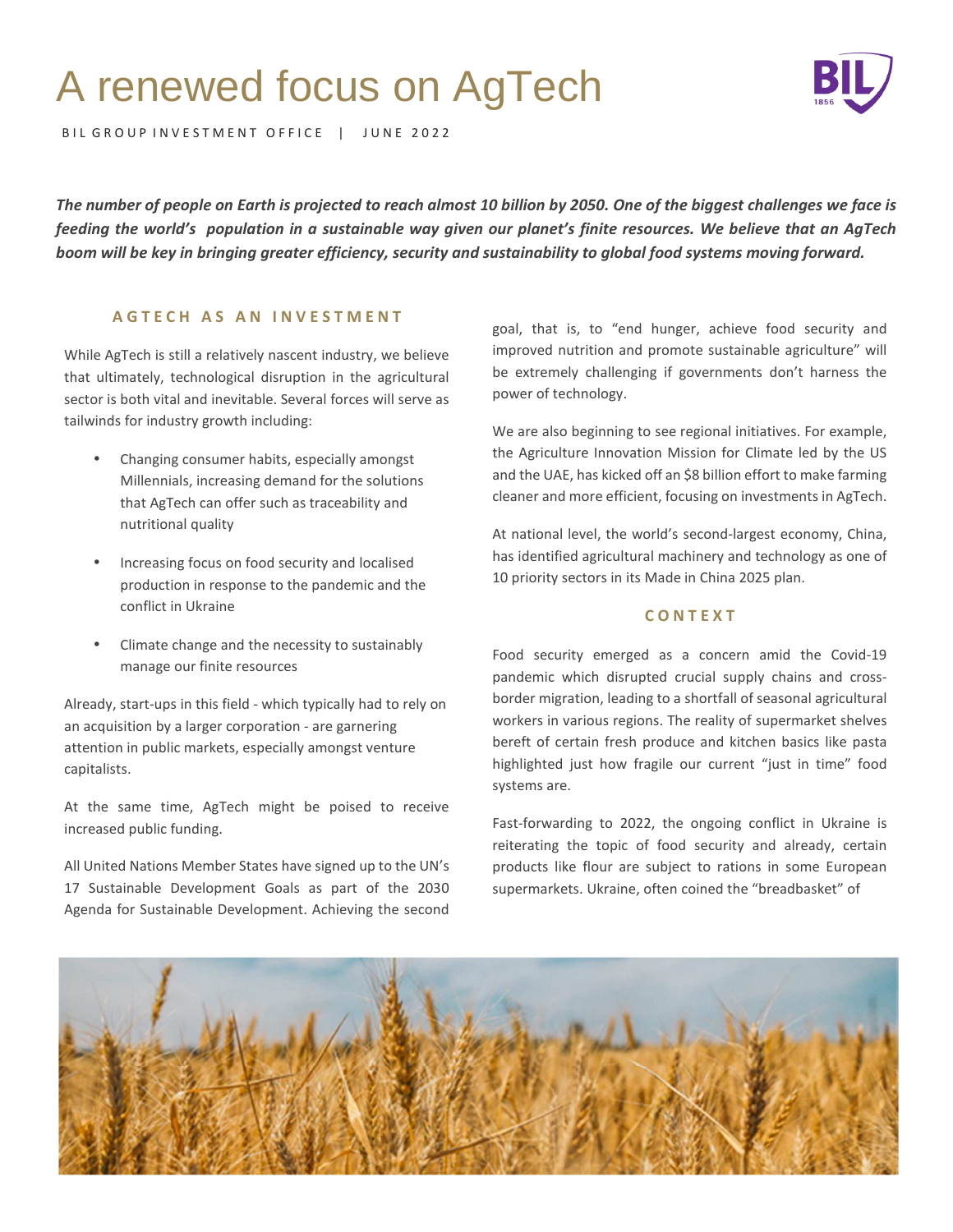Europe, is a key producer of corn, wheat, grains, fertiliser and cooking oil. Russia, which is now subject to stringent sanctions, is also an important producer of various hard and soft commodities including potash (an essential nutrient for growing crops). With exports from these two countries highly uncertain, concerns are growing about the availability of certain produce moving forward.

Concerns about food security play out against the broader issue of climate change. Deforestation, soil erosion, droughts, and flooding are just some of the most pressing issues which threaten arable land and critical natural resources. This year, India experienced its hottest March on record, causing wheat yields to potentially slump by as much as 50% in some pockets of the country, according to Bloomberg.

The current crisis has led to high food inflation, leaving many emerging markets facing acute shortages. Even in the UK, a recent Ipsos survey found that a quarter of Britons are skipping meals due to higher costs.

Given the emergency at hand, governments have resorted to short-term, firefighting solutions. For example, the European Commission has paused farming laws, temporarily allowing

farmers to grow crops on the almost 6% of EU agricultural land that is set aside to boost biodiversity.

But such measures are a band-aid. Moving forward, we expect to see food security move up political agendas. This topic was already a key discussion point at this year's World Economic Forum in Davos

Managing our finite resources in an efficient way is increasingly crucial. We believe that an AgTech boom will be key in helping to achieve this, allowing for global food systems that are fairer, more secure and more sustainable.

## WHAT IS AGTECH?

Agriculture technology, or "AgTech", is the use of technology in agriculture, horticulture, and aquaculture with the aim of improving yield, efficiency and profitability. At the same time, given that agriculture is a significant contributor to anthropogenic global warming (largely from the emission of greenhouse gases like methane and nitrous oxide), AgTech could also be an important tool in climate change mitigation.

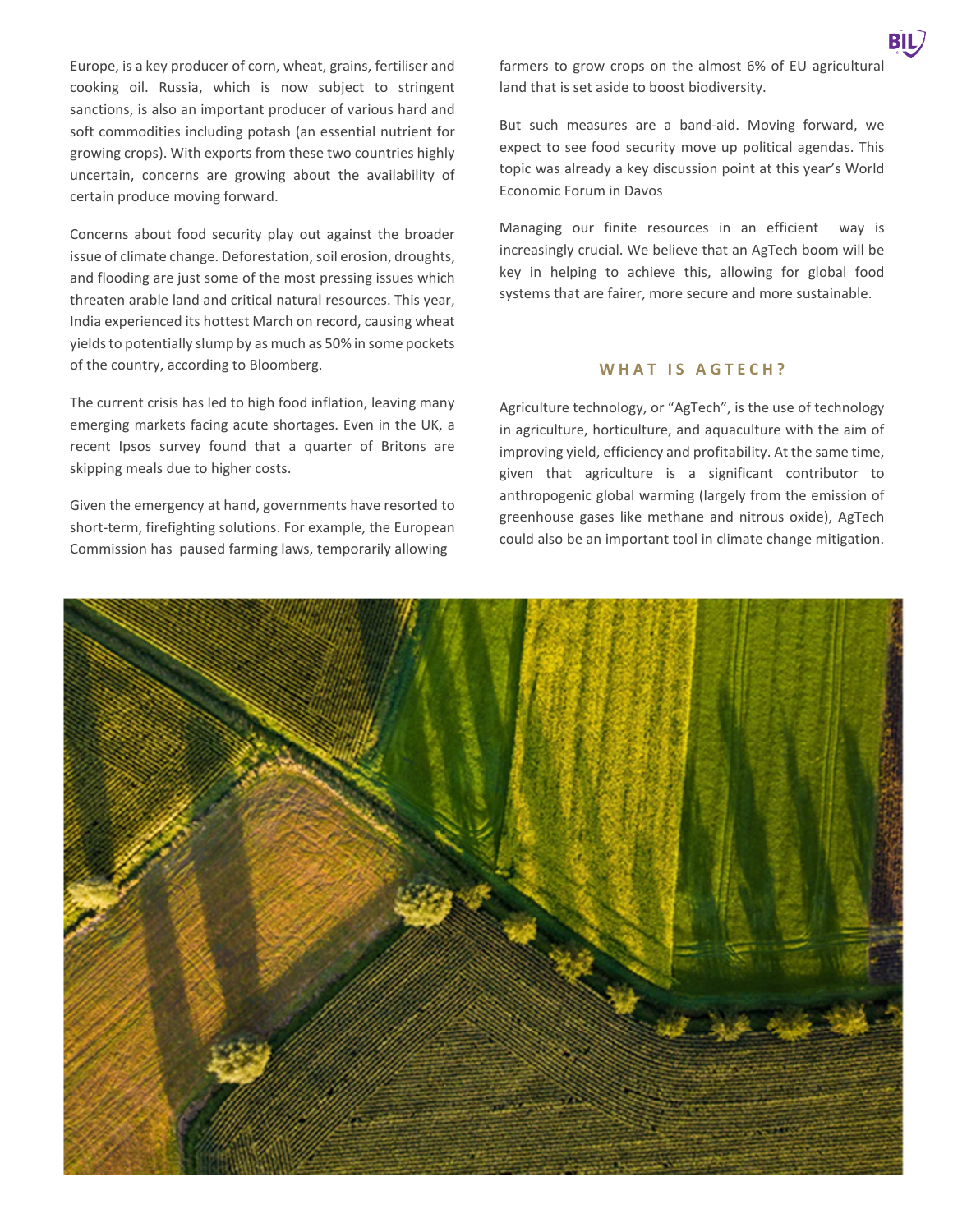# **AgTech has the potential to transform food systems, strengthen cooperation along the value chain, lower costs to scale, accelerate innovation, and increase sustainability.**

AgTech is still a nascent industry as farmers have been slow to adopt new technologies. There is also some ambivalence from consumers about alternative ways of producing food. However, skepticism also initially surrounded electric vehicles. As of today, thanks to technological progress, it is safe to say that the days of the internal combustion engine are now numbered.

## **A P P L I C A T I O N S**

AgTech has the potential to enhance the entire food chain, from source to the dinner table. It has a multitude of applications, some of which are:

## **Smart Farming**

While the concept of computerisation in farming has been around for a while now, it is being supercharged by the advent of the Internet of Things (IoT). With this, a series of interconnected devices communicate with each other and gather large amounts of data which can then be interpreted using AI. As a result, the farmer is able to monitor field conditions, the wellbeing of livestock and make strategic decisions in real-time - and even from a remote location.

One particular benefit of this is **precision farming**. Precision farming makes agricultural processes data-driven and brings a whole new level of control, leaving much less to chance. Armed with so much data, farmers and their intelligent machines don't make decisions about an entire field or flock; they can make them by the square metre or by individual plant or animal.

For example, using **smart sensors** to measure variations in a field, farmers can use pesticides and fertilisers (a key source of nitrous oxide) selectively, rather than taking a broadbrushed approach. Crop infection is a persistent challenge, with every outbreak taking a toll on crop yields. While agrochemical treatments are available, applications done too frequently raise ecological, safety and cost concerns; the opposite could lead to outbreaks. With the help of sensors and a machine learning platform, data on external weather and soil characteristics reveal valuable insights into the risks of pests and fungi. Leveraging this information, farmers can apply treatments exactly when needed to ensure a healthy crop at the lowest chemical expense.

Farmers can also monitor soil quality and test its suitability to different crops. This enhances how the farming sector works, reducing errors and improving efficiency. In Indonesia, remote sensors have been used to automatically assess the growth rates of rice paddies.

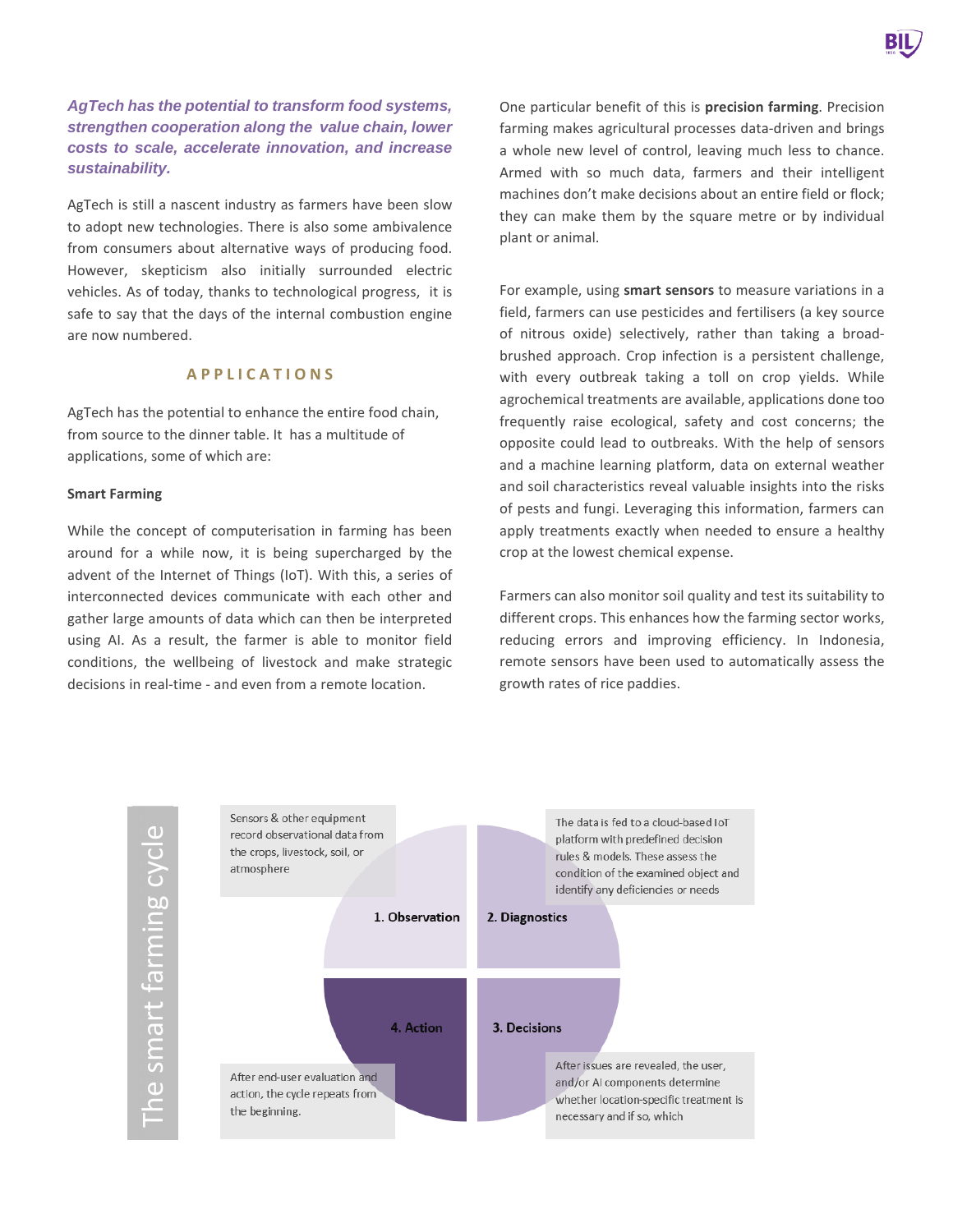Farmers can also use such granular data to adjust the nutrition of a specific animal, thereby preventing disease and enhancing herd health. Sick animals can be quickly identified and separated from the herd to prevent the spread of disease

#### **Smart Greenhouses**

Typically, in traditional greenhouses, environmental variables are adjusted manually or by a proportional control mechanism. This can lead to production loss, energy loss and increased labour costs.

Smart greenhouses, powered by IoT technology, intelligently monitor and control environmental parameters using a network of sensors. The data is then stored in a cloud-based platform for further processing in relation to the needs of individual crops or plants, with minimal manual intervention. The result is essentially an automatically regulated environment for crop production. This means crops have less exposure to adverse weather conditions and pests. Farmers, on the other hand, have full, real-time visibility on variables such as lighting, irrigation, humidity, temperature…

Linked to smart greenhouses is the concept of **vertical farming**. This entails growing food on several levels in a stacked fashion leading to water and land conservation and a reduction in chemicals used. Thanks to smart greenhouses, a geographically small country like the Netherlands is among the most significant agricultural exporters in the world.



#### **Autonomous tractors**

#### **Geofencing**

Geofencing has various applications. On one hand, if farmers attach GPS collars to their livestock, not only can they always know their location, they can also receive an alert if they cross a designated GPS boundary (the geo fence). On the other hand, if a field has just been sprayed with (harmful) insecticide, it's possible to create a geofence boundary around the field. If an employee crosses a boundary, a smartphone app will generate an alert warning them of the danger.

## **Smart Irrigation**

In the US, the Environmental Protection Agency (EPA) estimates that about 50% of water used for outdoor irrigation is wasted through evaporation, wind, or runoff due to overwatering. Smart irrigation systems are a combination of advanced sprinklers with nozzles that improve coverage and controllers that automatically adjust watering to optimal levels. **Moisture-based irrigation systems** use sensors to measure the moisture content of the soil, while **weatherbased smart irrigation** involves either a mini on-site weather station or weather sensor capable of monitoring conditions such as temperature, rainfall, and solar radiation. Alternatively, this information is broadcast to the irrigation controller from a remote weather site. In a context of water shortages and droughts in some parts of the world, smart irrigation is an effective way to increase water usage efficiency in line with sustainability goals. Meanwhile, plant health is maximised with optimal soil moisture conditions.

#### **Agricultural Drones**

Drones can have multiple uses in agriculture including crop health assessments, crop monitoring, crop spraying with precision, planting, as well as soil and field analysis.

In a nutshell, drones can help take the guesswork out of the growing process. Remote sensing technology picks up radiation on the ground, allowing it to track variables such as the physical characteristics of the terrain to the amount of Vertical farm in Bavaria

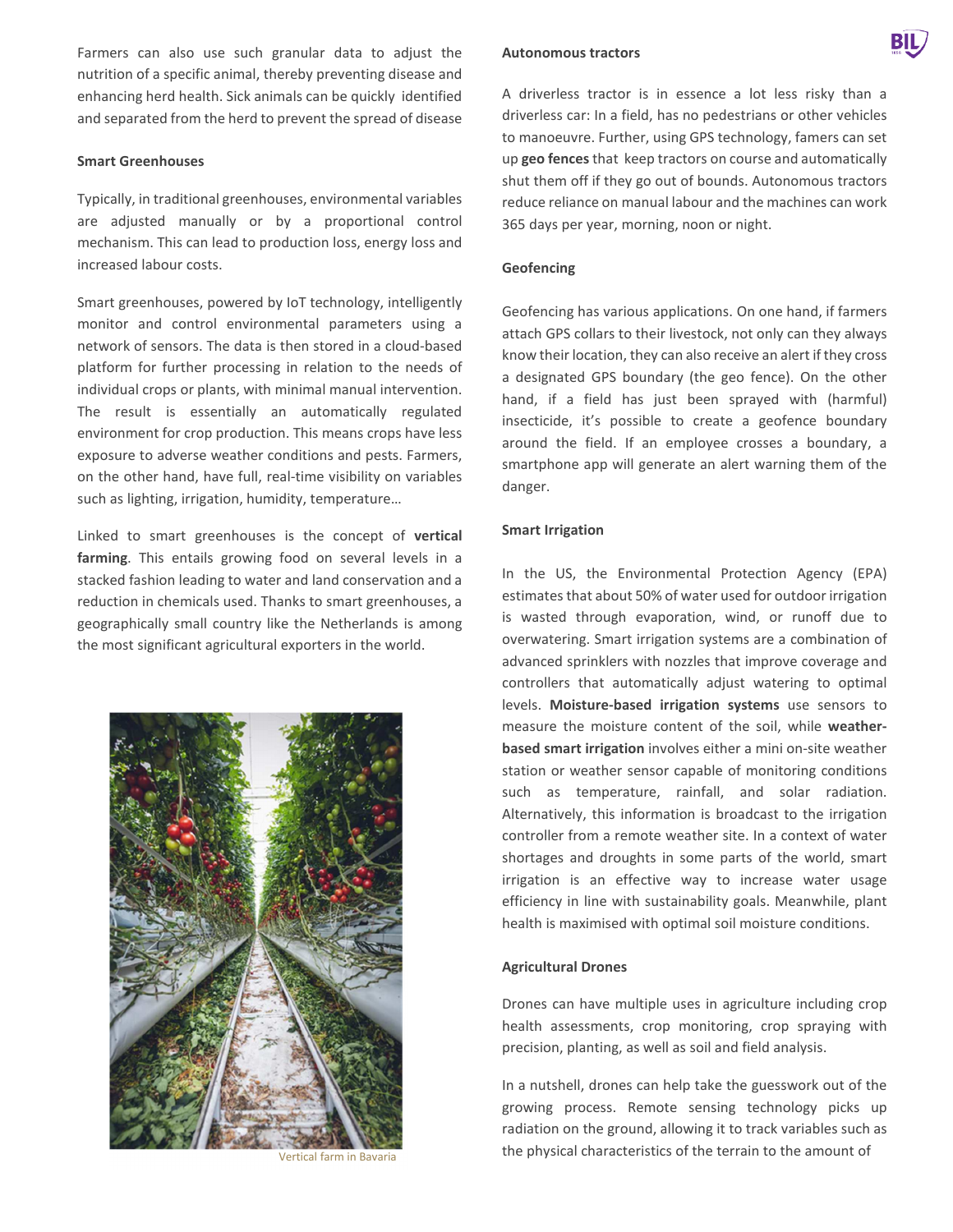heat an area gives off. The data captured can improve efficiency, allowing better use of resources and more localised applications.

Drones also allow farmers to spray their fields with precision. Over-spraying in one place can entail extra costs and potentially decrease the quality of the yield. Too low a concentration, however, can leave crops vulnerable to weeds and pests, or malnourished, potentially decreasing the yield rate. Specific farming drones can distribute agrochemicals evenly and efficiently, potentially bringing enhanced crop quality and a higher yield rate without intense manual labour.

#### **Satellites**

Satellite imagery can be used for plot visualisation, as well as to observe the evolution of biomass and thus provide information on crop health and growth in real time. Satellite imagery makes it possible to cover large areas with a more regular revisit rate than imagery by drone or plane.

Satellite monitoring technology could help identify areas of fertile land and the protect the most productive terrain by preventing situations such as overgrazing. This could be a powerful tool in boosting local production in places like Africa which are heavily dependent on grain imports.

In India, satellites have also enabled agri-traders to estimate state-by-state wheat yields thirty days ahead of harvest,

giving them an advantage in terms of procurement and storage plans. Also, in India, insurance companies have started using satellite imagery to assess the extent and intensity of crop damage when resolving payment claims.

#### **Blockchain-based traceability**

Over the past decades, the food supply chain has been wellintegrated on a global scale. However, since rules and regulations are not uniform across borders, it is important to track the origin of our food. Technological tracking through the use of **sensors, smart labelling** and **blockchain** technology, can increase the level of control and sanitary monitoring. Sensors might even be used to ascertain whether a product is truly "bio" through soil analysis. Beyond health and safety, tracing technology can also be used to enhance transparency and better assess compliance with ethical farming rules, for example, those set out by the European Union, as it allows authorities to pinpoint the origin and the conditions of the agricultural production process.

Blockchain technology is increasingly being proposed to bring about trust and transparency to arrive at a fair and sustainable food system. In the chocolate industry, for example, the first blockchain shared-value chocolate bar went on sale in the UK. This allows customers to know exactly who grew the cocoa and ensure they were fairly paid. By



Centre-pivot irrigation system in Southern California. According to NOAA (National Oceanic and Atmospheric Administration), as of mid-July, 2021, 89% of the U.S. West was in drought and 25% was in exceptional drought conditions.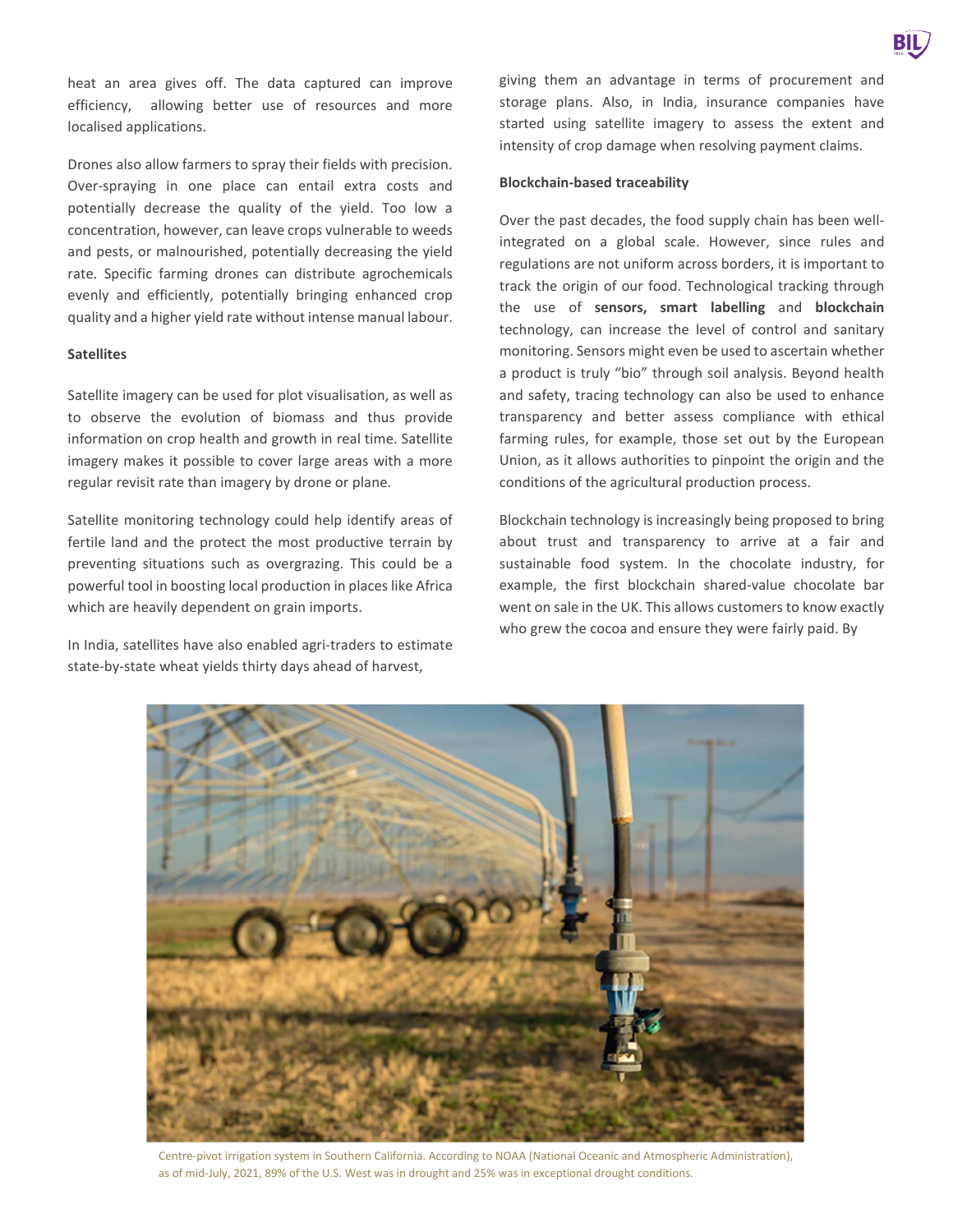scanning a token on the packaging with a smartphone, the consumers can also help the farmer buy another cocoa tree.

An additional benefit of such technology is that it also allows chocolate connoisseurs to know the exact origin of the beans (terroir), which hugely influences taste. Of course, this can be applied to various products such as wines, olives oils, coffee beans, and could even be used to guarantee quality labels such as "IGP" and "AOP".

## **Biotechnology**

beans, and could such as "IGP" and '<br> **Biotechnology**<br>
AgTech is also p<br>
chemicals (namel<br>
agriculture, making<br>
the environment a<br>
important: while<br>
delivered quick<br>
environmental sic<br>
Scientists recently<br>
might even be ex AgTech is also playing an important role in upgrading chemicals (namely fertilisers and pesticides) used in agriculture, making them more effective and less harmful to the environment and humans. The biochemical balance is important: while the use of chemicals starting in 1960 delivered quick success and large yields, negative environmental side effects were only discovered later. Scientists recently noted that chemicals found in pesticides might even be exacerbating the obesity crisis, as they create toxins called "obesogens" which can affect how the body controls weight.

Using advanced technology, biochemical companies are now prioritising the development of bio-pesticides which do not have the same negative externalities. This brings lower toxicity, better biodegradability, and less post-harvest contamination. This is a space where the potential is huge, especially given increased consumer awareness about health.

#### **Technology enabling Plant-Based Foods**

As the world gets more prosperous, the burgeoning middle class in Emerging Market countries is consuming more protein. Since livestock and meat production is cost-intensive and produces significant greenhouse gases (carbon dioxide and methane), meat alternatives are also becoming increasingly essential if we are to meet sustainability goals. Plant-based meat is emerging as an environment-friendly substitute, requiring less energy, land and water to produce.

However, the taste, texture, and appearance of many plantbased foods needed improvement to gain greater acceptance from consumers. With the use of new technology, things are moving in the right direction.

Extrudable fat technology mimics animal fat in plant-based meats, allowing for more authentic fat textures, such as marbling. The technology allows producers to run fat through an extruder and then combine it with protein to create a



Smart labelling and blockchain technology allow greater transparency from the bean to the bar in the chocolate industry.

more refined ingredient where the fat and the protein are physically linked together. By balancing the relationship between fat and protein in a way that mimics a marbleised piece of meat, such as beef, the result is better flavour release, texture, taste, and moisture retention.

### **C O N C L U S I O N**

AgTech is a compelling investment theme given that it is strongly linked to the two secular themes that are shaping the future - digitalisation and sustainability. At the same time, it is associated with ensuring one of our most basic needs as human beings: food. In order to feed the Earth's growing population, while facing the challenges posed by climate change, the agricultural sector is due a 21st century makeover.

Let's see if a unicorn of the agricultural sector emerges to accelerate the adoption of AgTech, similar to the way in which Tesla catalysed a sea-change in the automotive industry. There isn't such a company yet, but there are many emerging that might eventually answer this call.

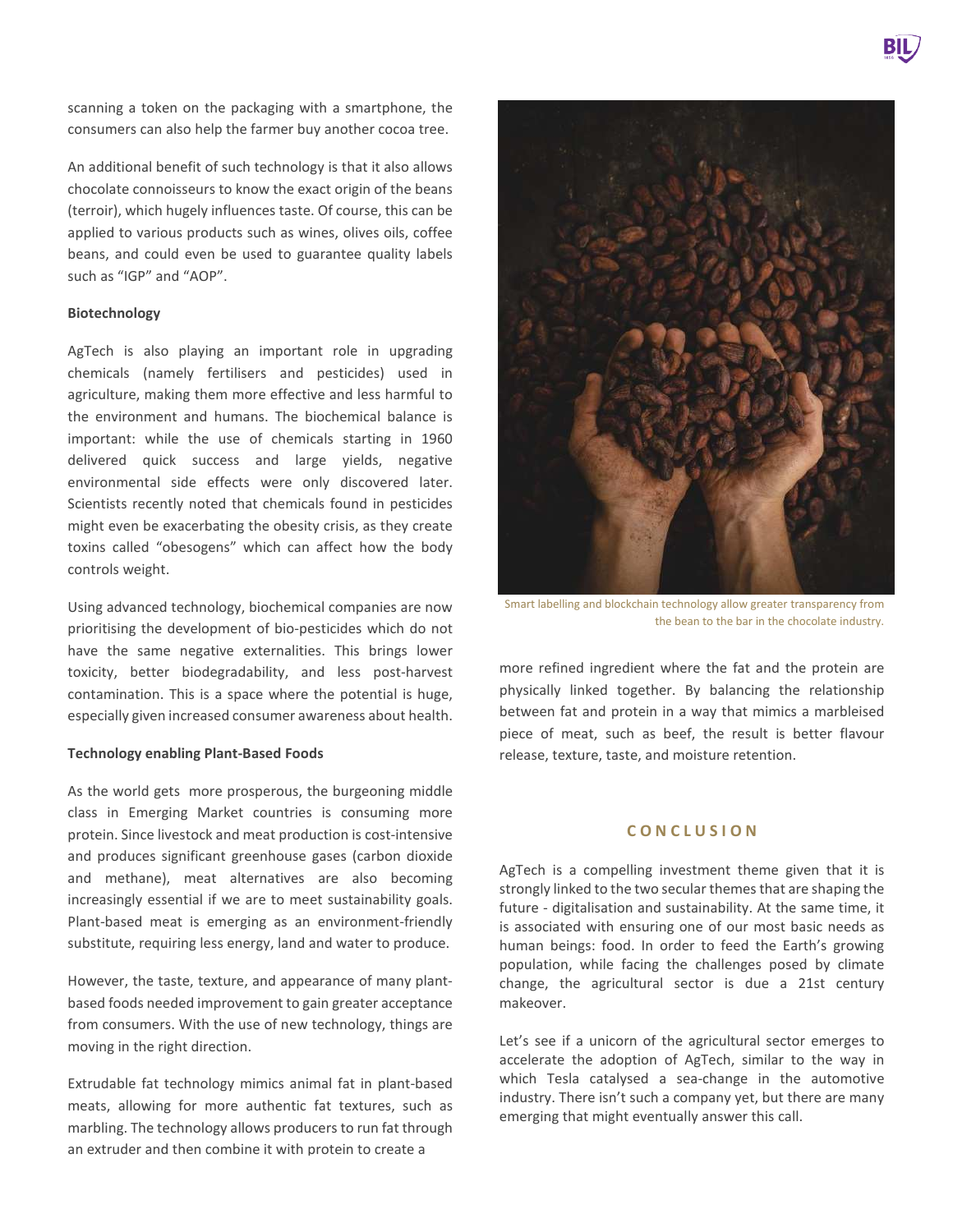

# **A U T H O R S**

**Jade Bajai** – Investment Strategy Communication Manager

**Soner Kistak** - Senior Investment Advisor

# **S O U R C E S**

https://www.un.org/en/development/desa/population/events/pdf/other/21/21June\_FINAL%20PRESS% 20RELEASE\_WPP17.pdf

https://www.eib.org/attachments/thematic/feeding\_future\_generation\_en.pdf

https://www.mta.org.uk/system/files/resource/downloads/Made%20in%20China%202025%20Booklet% 20One.pdf

https://www.foley.com/en/insights/publications/2022/02/what-driving-increasing-investment-agtechsector

https://ec.europa.eu/info/research-and-innovation/research-area/environment/bioeconomy/foodsystems/food-2030\_en#:~:text=Food%202030%20is%20the%20EU's,is%20fit%20for%20the%20future.

https://reuters.com/world/uk/one-four-britons-skip-meals-due-inflation-survey-shows-2022-05-17/

https://news.sky.com/story/world-economic-forum-davos-distracted-by-war-in-europe-and-growingglobal-division-12621843

https://www.forbes.com/sites/oliverwilliams1/2022/02/24/agritech-gets-8-billion-boost-as-usagriculture-secretary-vilsack-addresses-dubai-climate-summit/?sh=759f9db44b57

 $\frac{20}{10}$ https://enterprise-insights.dji.com/blog/drones-inagriculture#:~:text=Agriculture%20drones%20can%20be%20used,quality%2C%20and%20increased%20yi eld%20rate.

https://www.epa.gov/watersense/when-its-hot

https://www.theother.bar/

https://www.theguardian.com/environment/2022/may/19/environmental-toxins-are-worseningobesity-pandemic-say-scientists

All images courtesy of Unsplash